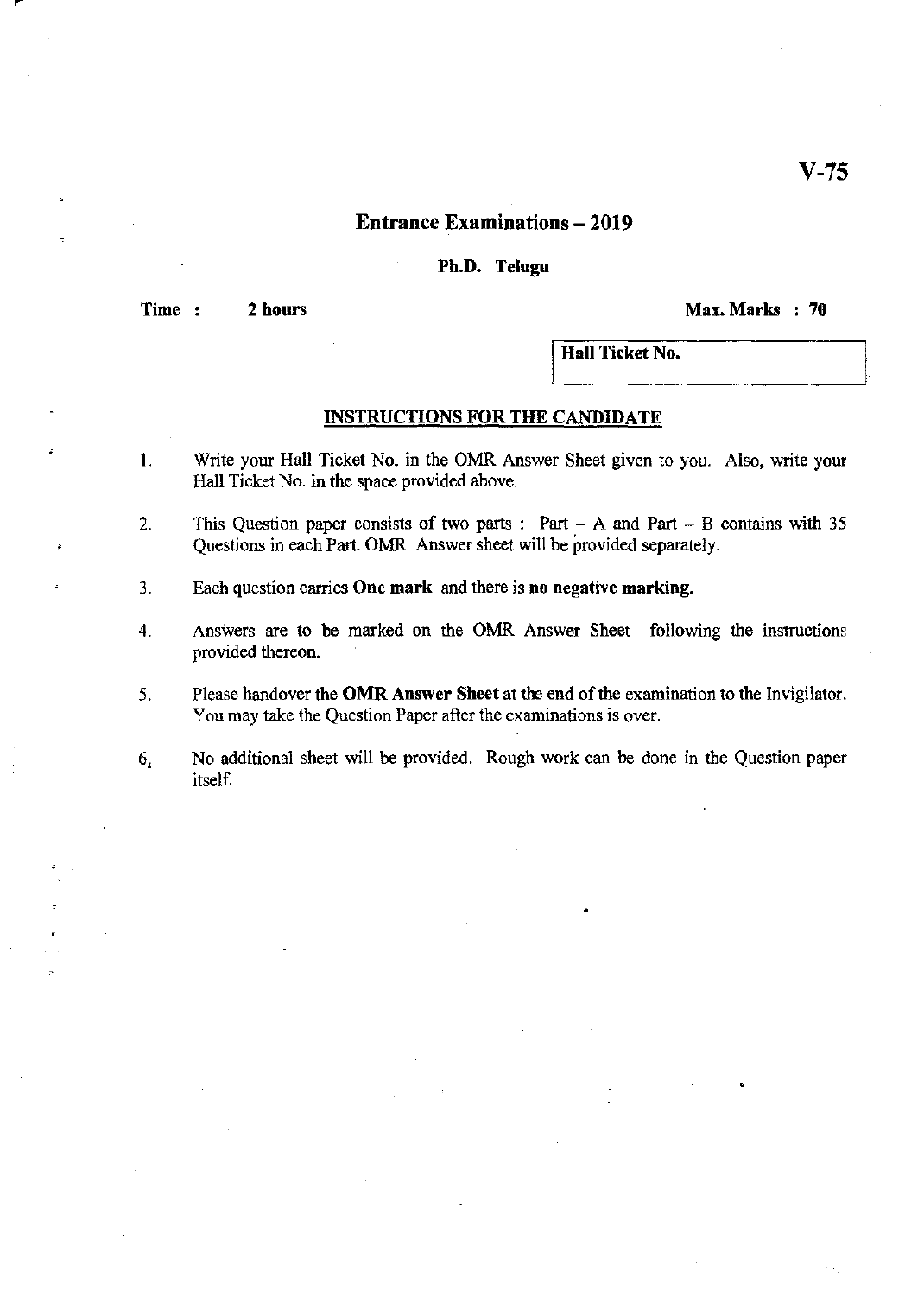# **Ph.D. TELUGU - 2019**

# **Objective Type Questions**

V75

క్రింది ప్రశ్నలకు ఒక్కొక్మదానికి నాలుగేసి ప్రత్యామ్నాయ సమాధానాలు ఉన్నాయి. వాటిలో ఒక్కటి సరియైన <u>సమాధానం. దానిని O.M.R. లో గుర్రించండి.</u>

# PART-A ఆస్ లైన్ లో నిర్వహింపబడుతున్న భారతీయ పరిశోధనగ్రంథ భాందాగారము(A Reservoir of 1. Indian Theses)నకు మరో పేరు $\,$  – A. శోధ్ సరస్వతి B. లోధ్ పరిశోధ్ C. శోద్ గంగ D. శోధ్ విజాన్ కృష్ణమూర్తి, భద్రిరాజు. (2014). <mark>తెలుగు *భాషా చరిత్ర*.</mark> హైదరాబాదు: పొట్టి శ్రీరాములు తెలుగు  $2.$ విశ్వవిద్యాలయం. ఈ గ్రంథ సూచి ఏ శైలీ శాస్త్ర నియమాలను అమసరిస్తున్నది– A. MLA B. CMS C. APA D. MHRA సరియైన వరున క్రమాన్ని గుర్తించండి – 3. A. డిక్లరేషన్, థ్రవేశిక, విషయసూచిక, థ్రవేశిక, B. డిక్లరేషన్, సర్టిఫికేట్, విషయసూచిక, ప్రవేశిక C. ప్రవేశిక, విషయసూచిక, డిక్టరేషన్, సర్టిఫికేట్ D. సర్టిఫికేట్, ప్రవేశిక, డిక్లరేషన్, విషయసూచిక 'ఐతుకు బాటలో కొంద గుర్తులు' వీరి ఆత్మకథ– 4. A. చేకూరి రామారావు B. భద్రిరాజు కృష్ణమూర్తి

C. జి. ఎన్. రెడ్డి D. బాదరాజు రాధాకృష్ణ

 $\mathbf{1}$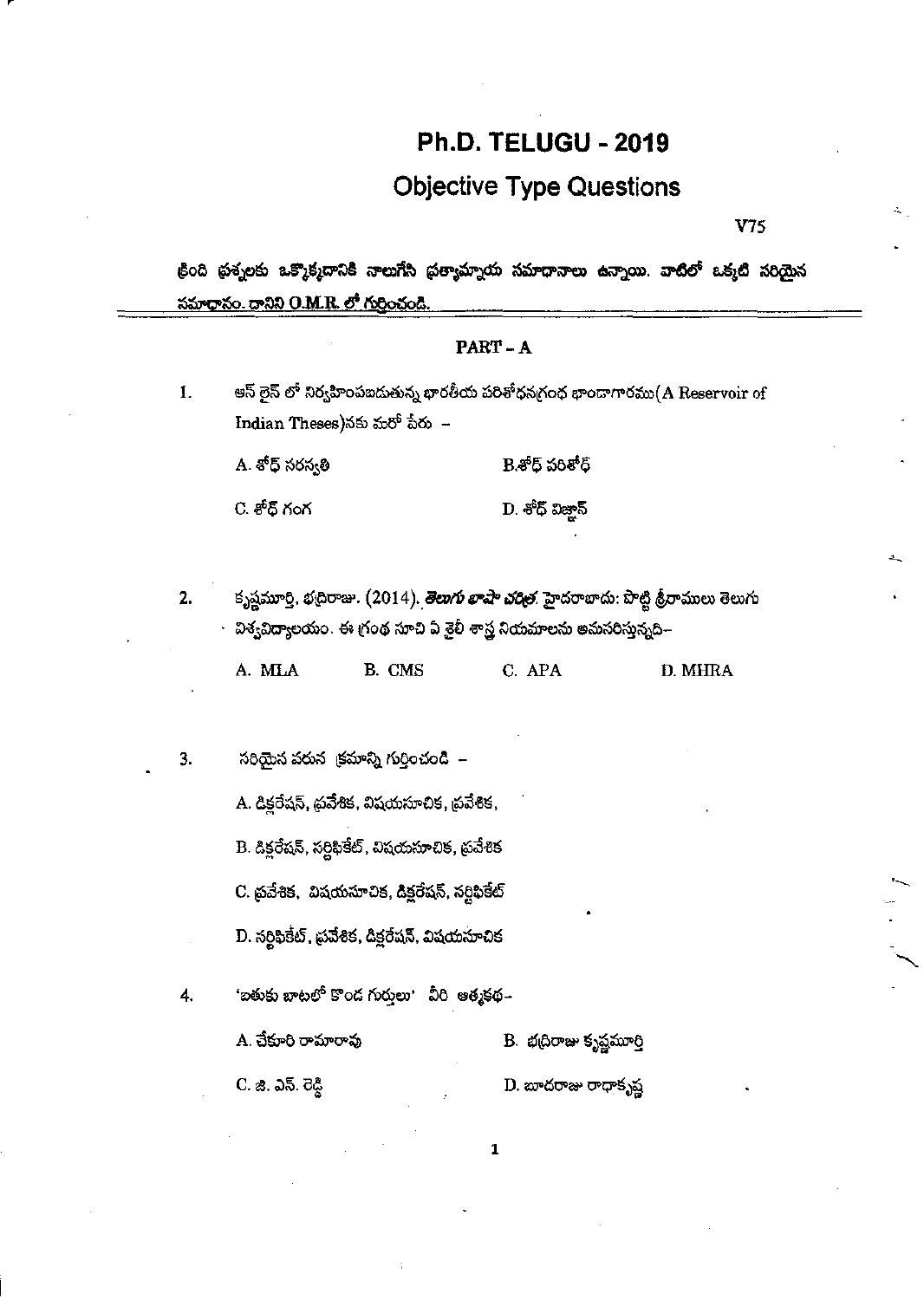| 5.  | 'ఒక రాజకీయ కథ' అనే కథ -ఈ వాదానికి చెందినది – |                                                             |                                                                               |                           |
|-----|----------------------------------------------|-------------------------------------------------------------|-------------------------------------------------------------------------------|---------------------------|
|     |                                              | A. దళిత వాదం         B.  మైనారిటీ వాదం     C.   స్త్రీ వాదం |                                                                               | D. ప్రాంతీయ వాదం          |
| 6.  |                                              | 'ప్రళయ జంఝా ప్రభంజన స్వామిని నేను' అని చెప్పిన కవి –        |                                                                               |                           |
|     | A. కృష్ణ శాస్త్రి ( B. శ్రీ శ్రీ)            |                                                             | C. పఠాభి                                                                      | $D.$ බහිවිඡ $\mathcal{S}$ |
| 7.  | 'ఉత్సాహం' స్మాయి భావంగా గల రసం–              |                                                             |                                                                               |                           |
|     |                                              | A. అద్భుతం             B.  భయానకం                           | C. బీభత్నం <sub>.</sub>                                                       | D. వీరం                   |
| 8.  | 'విగ్రహ తంత్ర విమర్శనము' గ్రంథకర్త –         |                                                             |                                                                               |                           |
|     | A. ప్రరాణం కృష్ణ మూర్తి                      |                                                             | B. కొక్కొంద వెంకట రత్నం                                                       |                           |
|     | C. చిలకమర్తి లక్ష్మీ నరసింహం                 |                                                             | D. కందుకూరి వీరేశలింగం                                                        |                           |
| 9.  |                                              | .శ్రీ శ్రీ అంగ్లంలోకి అనువదించిన ఆలూరి బైరాగి కవిత –        |                                                                               |                           |
|     | A. నూతిలో గొంతుకలు                           |                                                             | B. నా క్మొంచెం నమ్మక మివ్వు                                                   |                           |
|     | C. ఆగమ గీతి                                  |                                                             | D. శైశవ గీతి                                                                  |                           |
|     |                                              |                                                             |                                                                               |                           |
| 10. | అనువదించినవారు –                             |                                                             | పెరుమాళ్ మురుగన్ తమిళంలో రాసిన 'మదోరు బాగన్'  నవలను తెలుగులోకి 'అర్ధనారి'  గా |                           |
|     |                                              | A. క్రొవ్విడి లింగరాజు — B. జిల్లెళ్ల బాలాజీ —              | C. జయ ప్రకాశ్                                                                 | D. ఓల్లా                  |

 $\ddot{\phantom{a}}$ 

÷,

.

÷

 $\frac{1}{2}$ 

 $\bar{\mathcal{A}}$ 

 $\sim$ 

 $V75$ 

 $\tilde{\phantom{a}}$ 

l,

 $\mathbf{2}$ 

 $\bar{\mathbf{v}}$ 

 $\bar{z}$ 

 $\bar{z}$ 

 $\mathcal{F}_{\mathcal{A}}$  ,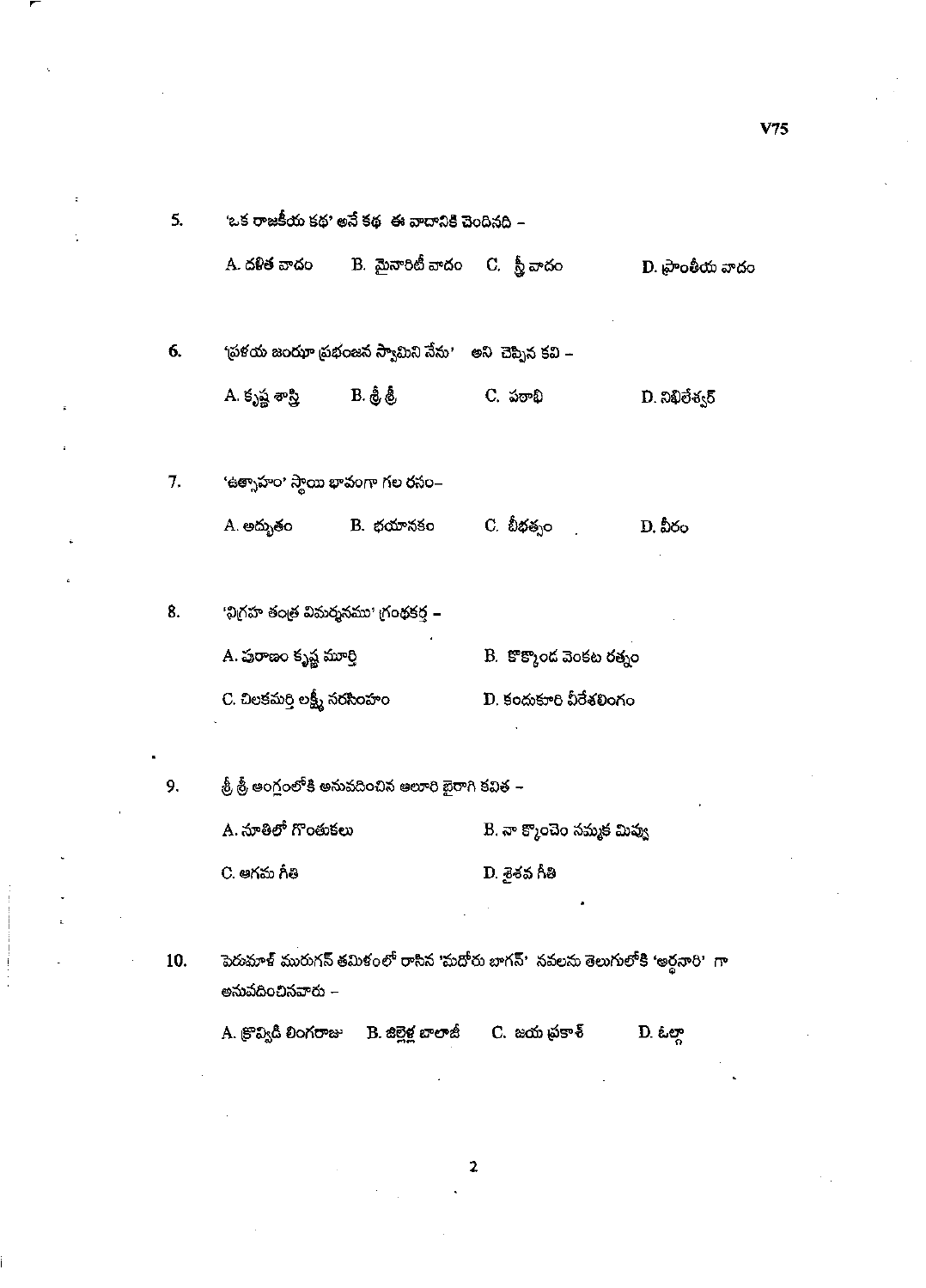సరియైన వరుస క్రమాన్ని గుర్తించండి – 11.

> A. కుచేలోపాఖ్యానం, పురంజనోపాఖ్యానం, అంబరీషోపాఖ్యానం, అజామీళోపాఖ్యానం. B. పురంజనో పాఖ్యానం, అజామీళో పాఖ్యానం, అంబరీషో పాఖ్యానం, కుచేలో పాఖ్యానం. C. అంబరీషోపాఖ్యానం, అజామీళోపాఖ్యానం, పురంజనోపాఖ్యానం, కుచేలోపాఖ్యానం. D. పురంజనోపాఖ్యానం, అంబరీషోపాఖ్యానం, కుచేలోపాఖ్యానం, అజామీళోపాఖ్యానం.

12. 'వచన పద్యం – లక్షణ చర్చ' గ్రంథ రచయితలు–

A. చేకూరి రామారావు , ఆరుద్ర

B. అరుద్ర , కోవెల సుప్రసన్నాచార్య

 $\mathbf C$ . చేకూరి రామారావు, కోవెల సంపత్కుమారాచార్య

 $\mathbf D$ . కోవెల సంపత్కుమారాచార్య, కోవెల సుథసన్నాచార్య

ప్రాచీన సాహిత్యంలో పేర్మొన్న 'ఈతి బాధలు'– 13. D.చేరువరాజు, స్నేహితుడు A. మిదుత, మంట B. వాన, వరద C. ఎలుక, చిలుక

- చేతివేళ్లకు తగిలించుకొని అదే బొమ్మలాట~ 14. A. తాళ్ల బొమ్మలాట - B. తొదుగు బొమ్మలాట - C. - ఊచ బొమ్మలాట D. తోలు బొమ్మలాట
- తెలుగు కావ్యాలలో అంకితము చేయుటను షష్ట్రంత పద్యాలలో మొదలుపెట్టిన కవి $\;$  15.

 $C.$  శ్రీకృష్ణదేవరాయలు  $D.$  నన్నె చోదుడు A. నన్నయ B. తిక్మన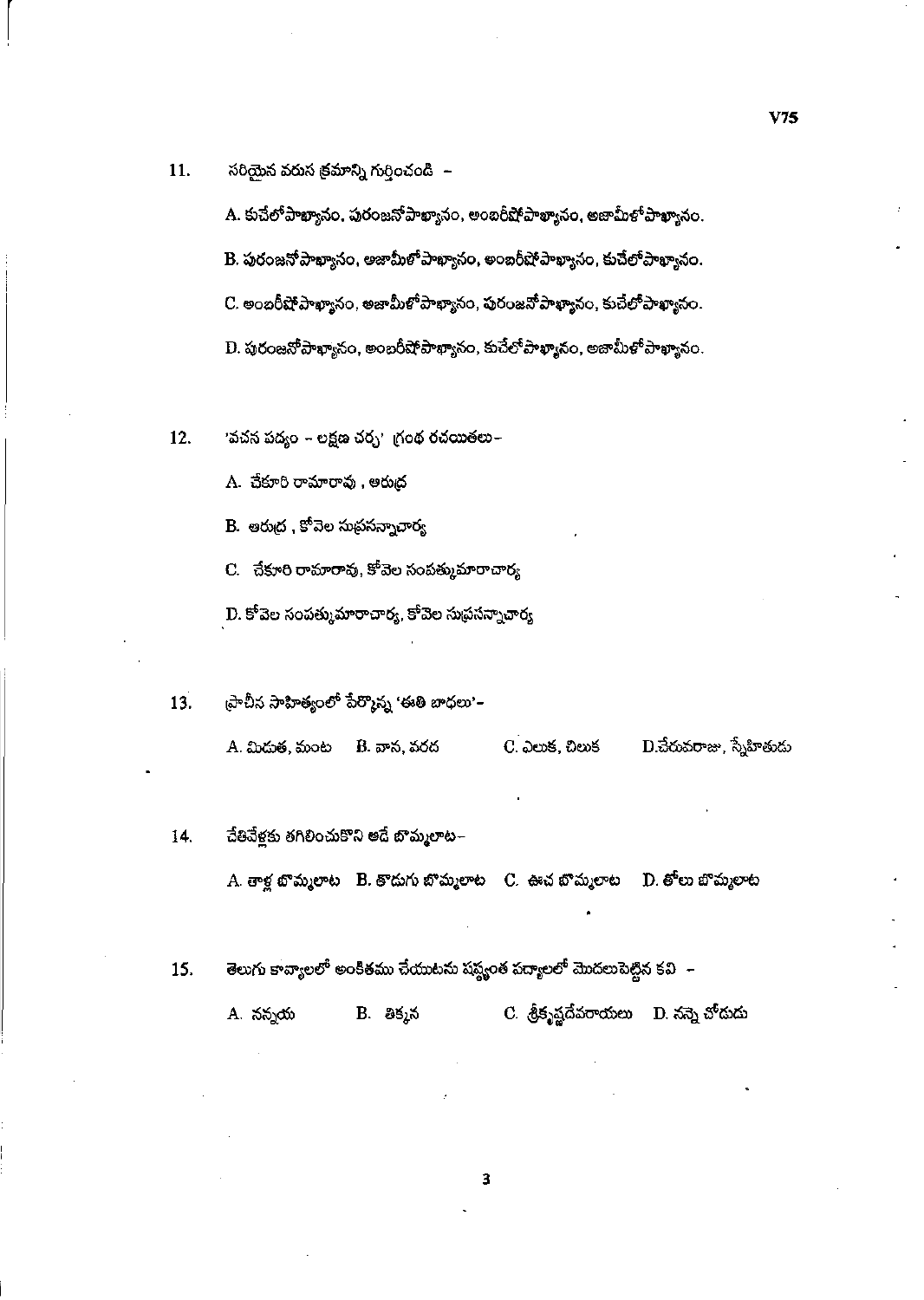16. సరియైన వరుస క్రమాన్ని గుర్తించండి –

> A. పెద్దిభొట్ల సుబ్బరామయ్య, రాచపాళెం చంద్రశేఖర రెడ్డి, పాపినేని శివశంకర్, కొలకలూరి ఇనాక్ B. రాచపాళెం చంద్రశేఖర రెడ్డి, పాపినేని శివశంకర్, పెద్దిభొట్ల సుబ్బరామయ్య, కొలకలూరి ఇనాక్ C. పెద్దిభొట్ల సుబ్బరామయ్య, కొలకలూరి ఇనాక్, పాపినేని శివశంకర్, రాచపాళెం చం<sub>ట్</sub> శేఖర రెడ్డి. D. కొలకలూరి ఇనాక్, పాపినేని శివశంకర్, పెద్దిభొట్ల సుబృరామయ్య, రాచపాళెం చంద్రశేఖర రెడ్డి.

నాట్య శాస్త్రంలో భరతుదు చెప్పిన మొత్తం సంచారి భావాల సంఖ్య – 17.

> A. 36 **B.** 49  $C.33$ D. 45

వాడికి చదివితే కూడా మార్కులు రాలేదు అనే వాక్యంలో — కూడా' ఈ అర్థంలో వాడారు 18. A. చేదర్థకం C. శత్రర్థకం B. అప్యర్థకం D. క్వార్డకం

19. సరియైన జతలను కూర్చండి —

| 1. ఖాదర్ మొహియుద్రీన్                                      | అ. కొయ్యగుర్రం                                                         |
|------------------------------------------------------------|------------------------------------------------------------------------|
| 2. వరవరరావు                                                | అ. పుట్టుమచ్చ                                                          |
| 3. నగ్నముని                                                | ఇ. విశ్వంభర                                                            |
| 4. సీనా రె                                                 | ఈ. సముదం                                                               |
| A. $1-68$ , $2-89$ , $3-8$ , $4-89$ .                      | В. 1-е, 2-6з, 3-е, 4-е.                                                |
| C. 1-a, $2$ - $\omega$ , $3$ - $\omega$ , $4$ - $\omega$ . | $D. 1$ - $\omega$ , $2$ - $\omega$ , $3$ - $\omega$ , $4$ - $\omega$ . |

"పుట్దుక నీది చావునీది బ్రతుకంతా దేశానిది" అని చెప్పిన కవి– 20.

> $\mathbf D$ . కుందుర్తి ఆంజనేయులు  $\, {\bf B} \,$  పెన్నా శివరామ కృష్ణ $\,$  C. ఎస్. గోపి  $A.$  కాళోజీ

> > Δ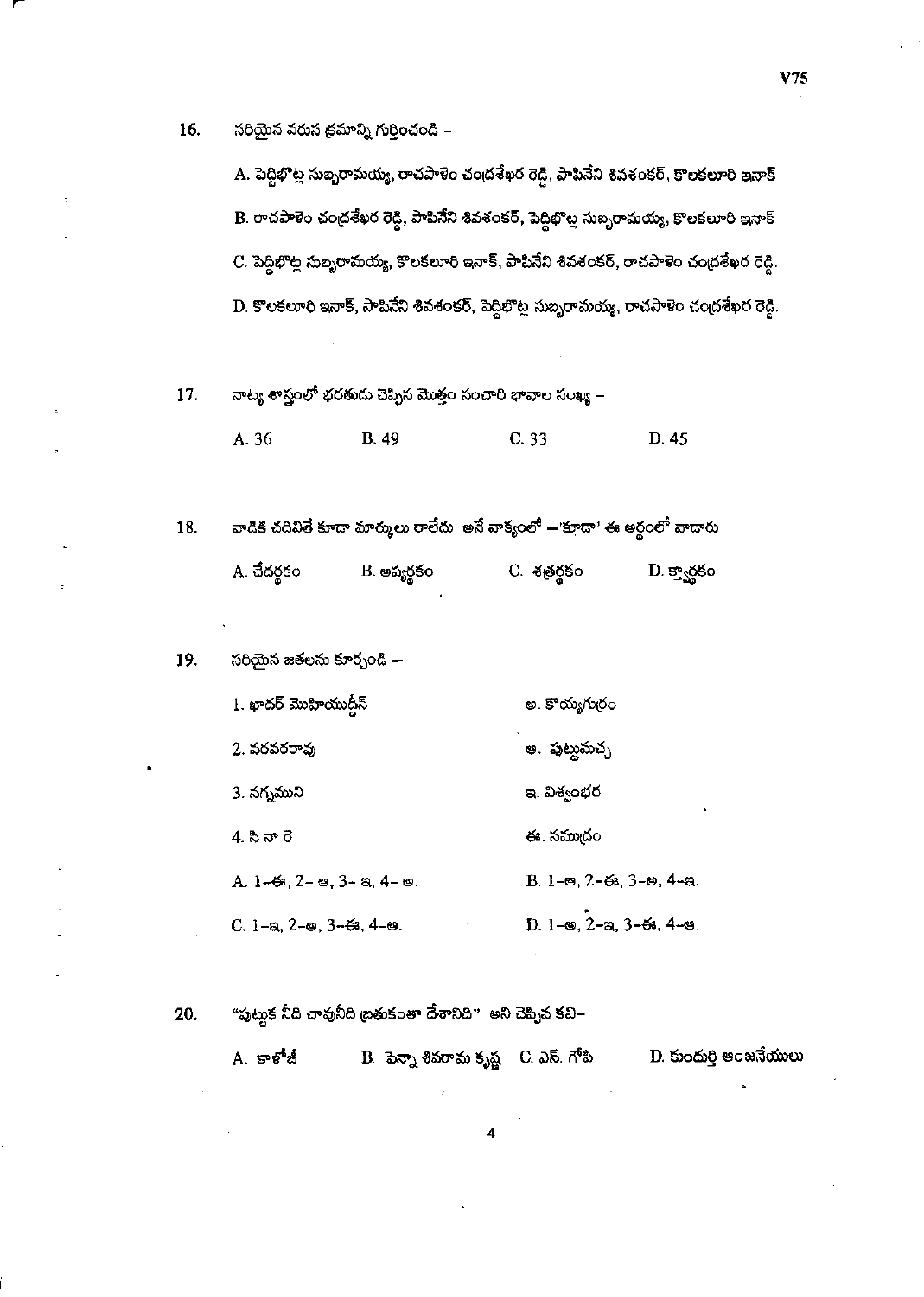సరియైన జతలను కూర్చండి  $21.$ 

| 1. తెలుగు నాటక వికానము          | అ. సింగమనేని నారాయణ                        |
|---------------------------------|--------------------------------------------|
| 2. తెలుగు నవలా వికాసము          | ఆ. పోణంగి శ్రీరామ అప్పారావు                |
| 3. ఆంధ్ర ప్రబంధ అవతరణ వికాసములు | ఇ. మొదలి నాగభూషణ శర్మ                      |
| 4. తెలుగు కథలు కథన రీతులు       | ఈ. కె.ఆర్.వి. నరసింహం                      |
|                                 |                                            |
| A. 1–ఆ. 2–ఇ. 3–ఈ. 4–అ           | $B. 1 9.2 9.3 3 3.4 3$                     |
| $C. 1-6$ s. 2-es. 3-es. 4-a     | $D. 1$ –ක, 2– $\omega$ , 3– $\omega$ , 4–ఈ |
|                                 |                                            |

ప్రపంచ భాషలన్నింటిని మూడు సముదాయాలుగా విభజించిన భాషా వేత్త –  $22.$ 

ఆమె కాఫీ వందుతోంది , నేను పుస్తకాన్ని మింగాను ... వంటి వాక్యాల్లో కర్మకు, క్రియకు మధ్య ––– 23. లోపించింది

B. ఆసత్తి C. అన్వయం A. ఆకాంక్ష  $D.$  యోగ్యత  $\bar{\mathcal{A}}$ 

తెలుగులో అగ్రాచ్చుముందు 'క' కారం ======= గా మారుతుంది 24. A. చకారం C. పకారం B. apsyco  $D.$  తకారం

చిలుకలు పలకలు మొదలైన మాటలలోని '–లు' 25. A. ఆదేశ పదాంశం B. అగమ పదాంశం

 $C.$  ఏకైక పదాంశం D. అర్థశూన్య పదాంశం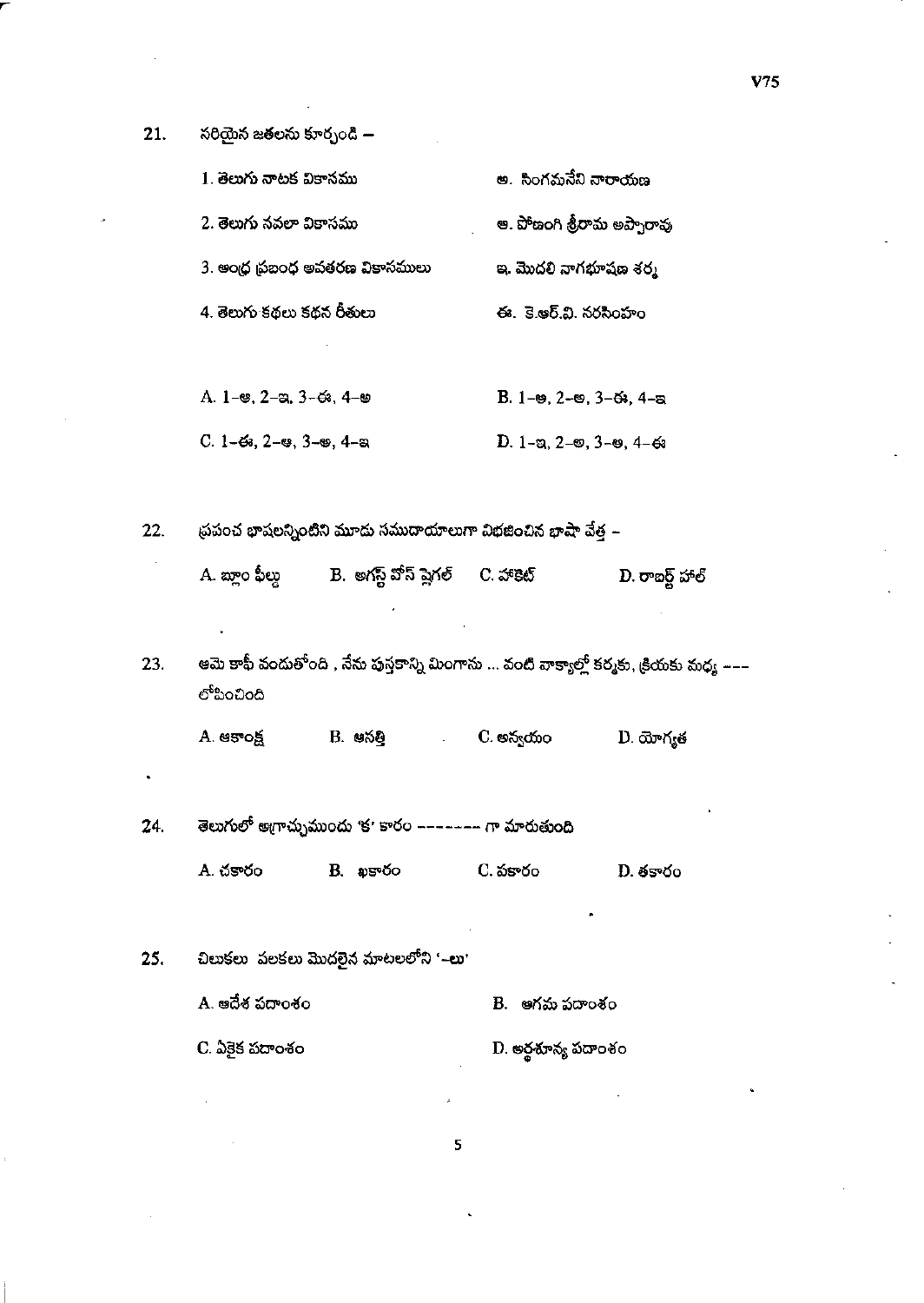'అమెకు మంచిచెద్దలు తెలుసు' అన్న వాక్యంలో మంచి, చెద్ద అన్న మాటలు గా వాడబద్దాయి ––––– A. విశేషణాలు B. విమర్శనాత్మకాలు C. నామాలు D. ఏదీకాదు ఆమె రంభ, వాదు మన్మథుడు మొదలగు వాక్యాలలో –  $27.$ A. ఉపమేయానికి ఉపమానార్థం సంక్రమించింది B. ఉపమానానికి ఉపమేయార్థం సంక్రమించింది D. ఏదీ కాదు C. A, B లు రెందూ సరైనవే 28. తెలుగుభాష ----A. వికరణాత్మక భాష B. సంశ్లేషణాత్మక భాష C. చ్రత్యయరహితభాష D. ఏదీ కాదు క్రింది వానిలో చేరనిది 29. C. గద్దలాదతాందాయి D. రామప్ప రభస Α. గంగు B. ఎ<u>ల్</u> స్లావిక్ భాషాకుటుంబంలో ముఖ్యమైన భాష $\text{-}$ 30.  $C.$  ధైంచ్ A. రష్యన్  $B.$  జర్మన్ D. ఉ<sub></sub>தலை త్రీ.శ. 4వ శతాబ్దంలో పల్లవులు తమ శాసనాలలో వాడిన <mark>లిపి</mark>– 31. C. గ్రంథ.  $D.$  ఖరోష్ణి A. నందినాగరి B. దేవనాగరి ద్రావిద భాషలలో మొదట్లో వర్తమాన కాలాన్ని సూచించడానికి ్రియారూపాలు వాడిన 32. A. భూతకాల క్రియారూపాలు B.తద్దర్శకాల <sub>క్</sub>రియారూపాలు

26.

C. శత్రర్థక క్రియారూపాలు D. భవిష్యత్మాల క్రియారూపాలు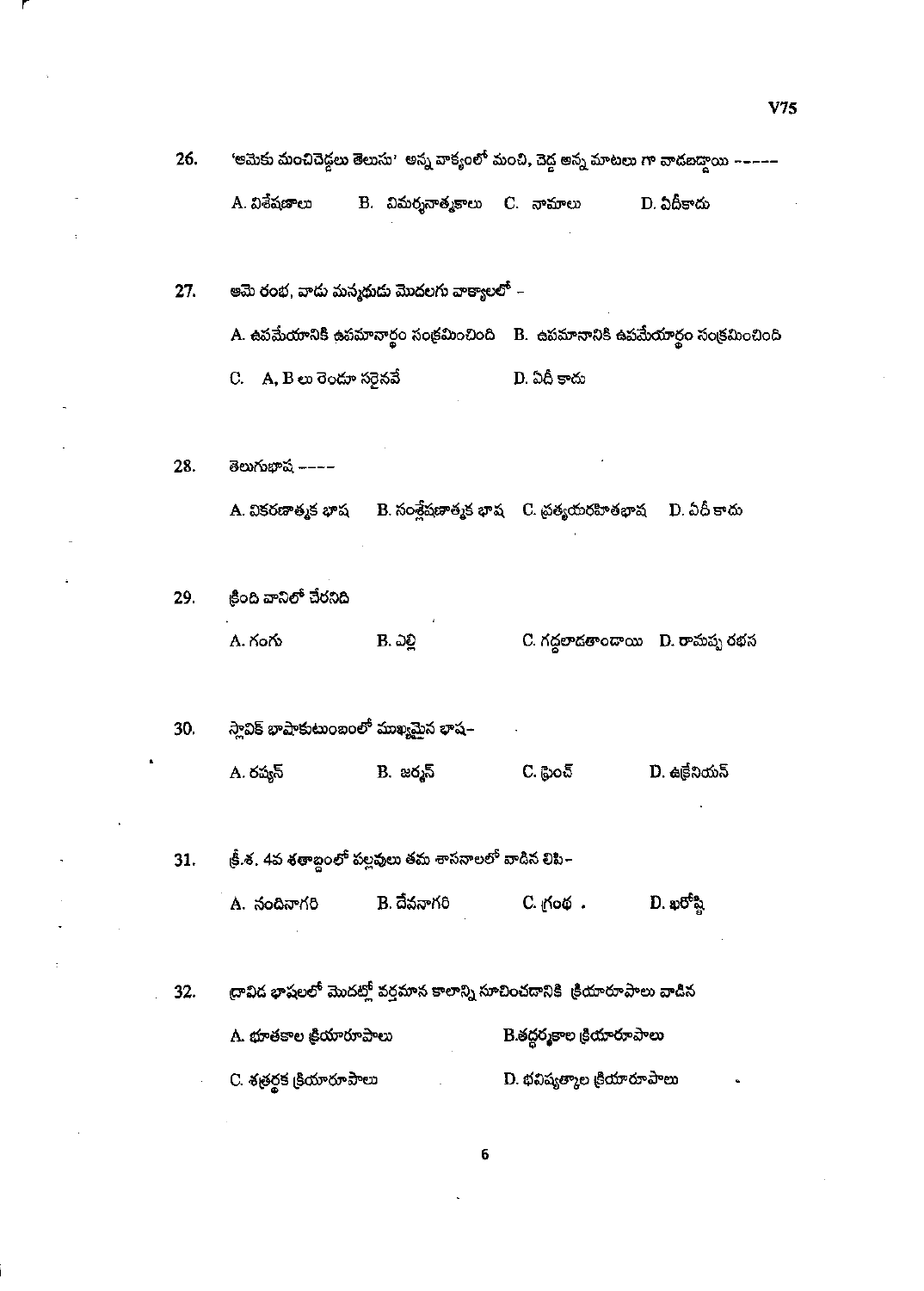| A. రాజశేఖరుదు<br>B. ఆనందవర్గనుడు<br>C. కుంతకుదు | D. జగన్నాథుడు |
|-------------------------------------------------|---------------|
|-------------------------------------------------|---------------|

వ్యంగ్యార్థం వాచ్యార్థానికీ అంగమైతే అది – 34. B. గుణీభూత వ్యంగ్యం  $\,$  C. ఉత్తమ కావ్యం A. ధ్వని కావ్యం  $\mathbf D$ . మధ్యమ కావ్యం

35. కలరా, మశూచి వల్ల చనిపోయినవారి ఆత్మశాంతి కోసం జరిపే గిరిజనుల పందుగ

| - A. పులి పందుగ | B. ఆగం పందుగ | C. చుక్క పండుగ | -D. కొత్తల పండుగ |
|-----------------|--------------|----------------|------------------|
|-----------------|--------------|----------------|------------------|

#### $PART-B$

| 36. | 'రామార్జుసులు' ఇక్కడి రామ, అర్జున శబ్దాల అర్థాన్ని నిర్ణయించేది– |           |           |              |  |
|-----|------------------------------------------------------------------|-----------|-----------|--------------|--|
|     | A. సాహచర్యం                                                      | B. విరోధం | C. దుకరణం | D. సామర్థ్యం |  |

శిష్యులను మణులు, మట్టిముద్దలు అని రెండు రకాలుగా పోల్చి చెప్పినవారు – 37.

| A. కాళీదాసు | B. హరుదు | C. భవభూతి | D. అశ్వహోషుదు |
|-------------|----------|-----------|---------------|
|-------------|----------|-----------|---------------|

.<br>తెలుగులో 'అక్షర నిర్మాణం' ఎన్నివిధాలు – 38.

> B. నాలుగు A. మూడు D. ఒకటి

రీతిని కావ్యాత్మగా చెప్పినవారు– 39.

> $\mathbf{B}_\mathrm{c}$  පැෂු තිහරි  $\mathbf A$ . జగన్నాథుడు C. అనంద వర్ధనుడు  $\|D\|$ . వామనుడు

> > $\overline{\mathbf{z}}$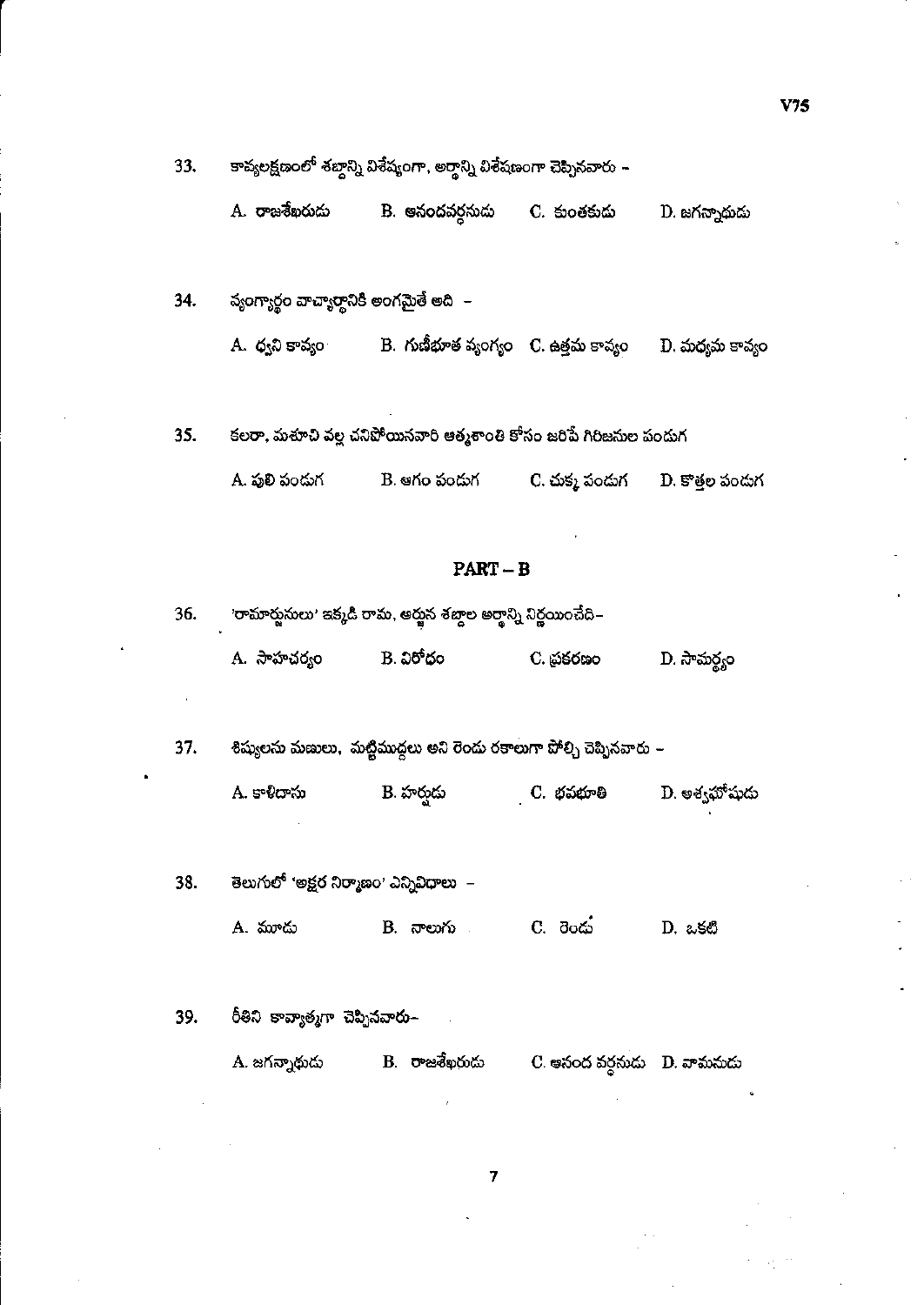| 40. | ఉపమానానికి ఉపమే <mark>యత్</mark> వాన్ని కల్చిస్తే –  |                                                                                           |                                                                   |                    |
|-----|------------------------------------------------------|-------------------------------------------------------------------------------------------|-------------------------------------------------------------------|--------------------|
|     | A. ఉపమాలంకారం                                        |                                                                                           | B. పర్యాయాలంకారం                                                  |                    |
|     | C. రూపకాలంకారం                                       |                                                                                           | D. ప్రతీపాలంకారం                                                  |                    |
|     |                                                      |                                                                                           |                                                                   |                    |
| 41. |                                                      | 'ఆమె తిండి తినక చిక్మిపోయింది' — ఈ వాక్యంలోని వ్యతిరేక క్ర్వార్థకం -ఈ అర్థంలో వాడబడింది – |                                                                   |                    |
|     | A. క్రియావిశేషణం B. రీత్యర్థం                        |                                                                                           | C. హేత్వర్థం                                                      | D. ఏదీకాదు         |
|     |                                                      |                                                                                           |                                                                   |                    |
| 42. | సరియైన జతలను కూర్చండి —                              |                                                                                           |                                                                   |                    |
|     | 1. ధ్వన్యనుకరణము                                     |                                                                                           | అ. కూరగాయలు                                                       |                    |
|     | 2. సంధి                                              |                                                                                           | ఆ. ఎక్కుపెట్లు                                                    |                    |
|     | 3. సమాసము                                            |                                                                                           | ఇ. గణగణ                                                           |                    |
|     | 4. శబ్దపల్లవము                                       |                                                                                           | ఈ. ఇల్లిల్లు                                                      |                    |
|     |                                                      |                                                                                           |                                                                   |                    |
|     | A. 1-ఆ, 2-ఈ, 3-ఇ, 4-అ                                |                                                                                           | $B. 1-63, 2-9, 3-9, 4-9$                                          |                    |
|     | $C. 1 - \infty, 2 - \infty, 3 - 6\infty, 4 - \infty$ |                                                                                           | $D. 1 - \epsilon$ , 2- $\epsilon$ , 3- $\epsilon$ , 4- $\epsilon$ |                    |
|     |                                                      |                                                                                           |                                                                   |                    |
| 43. | 'సాహిత్య శ్రీవర' అనే బిరుదుగల కవి ఎవరు  –            |                                                                                           |                                                                   |                    |
|     | A. ధూర్జటి                                           | B. నందితిమ్మన                                                                             | C. శ్రీనాథుడు                                                     | D. చేమకూర వెంకటకవి |
|     |                                                      |                                                                                           |                                                                   |                    |
| 44. | 'శృంగార కల్పవల్లి' ఇది ఒక  –                         |                                                                                           |                                                                   |                    |
|     | A. వద్యకావ్యము                                       | B. నిఘంటువు                                                                               | C. నవల                                                            | D. లక్షణగ్రంథము    |
|     |                                                      |                                                                                           |                                                                   |                    |

 $V<sub>75</sub>$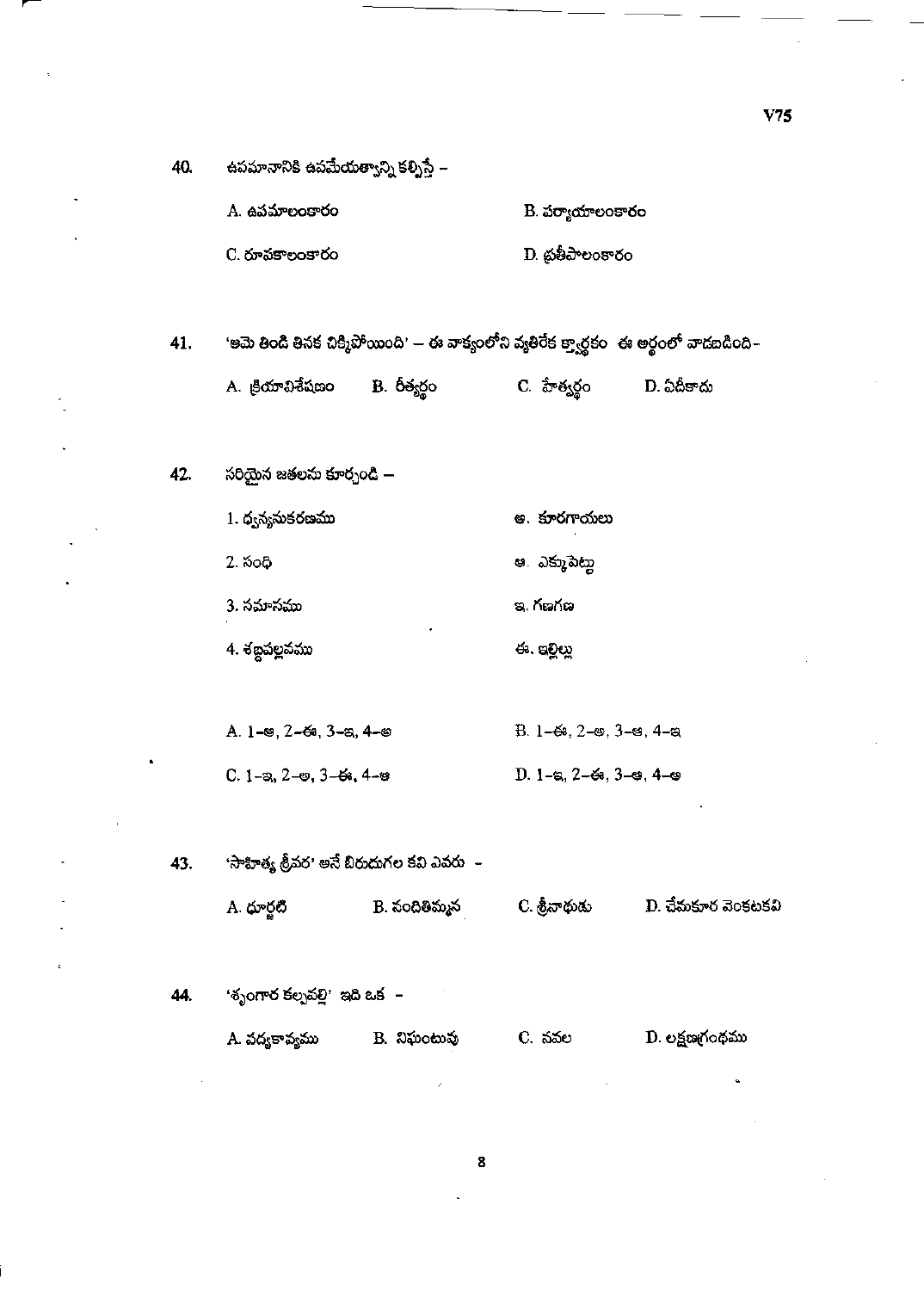| 45. | ప్రాచీనాంధ శాసన భాషలో పదాది సంయుక్తాక్షరాలు ఏర్పడదానికి కారణం  – |               |                                                              |                        |  |
|-----|------------------------------------------------------------------|---------------|--------------------------------------------------------------|------------------------|--|
|     | A. అచ్నంకోచం                                                     | B. వర్ణవిభేదం | C. తాలవ్యీకరణం                                               | D. అచ్చుల భాస్వదీర్ఘత  |  |
| 46. | శక్తి, నిపుణత, అభ్యాసాలను ఒకే కావ్యహేతువుగా చెప్పినవాదు–         |               |                                                              |                        |  |
|     | A. భామహాండు                                                      | B. ఉదృటుడు    | C. మమ్మటుదు                                                  | D. రుద్రటుడు           |  |
| 47. | పొదుపు కథలు ఏ వేదంలో పేర్కొనఐడ్డాయి –                            |               |                                                              |                        |  |
|     | A. సామవేదం                                                       | B. ఋగ్వేదం    | C. యజుర్వేదం                                                 | $D.$ ෂధర $_{\S}$ ణవేదం |  |
| 48. | సరియైన జతలను కూర్చండి —                                          |               |                                                              |                        |  |
|     | 1. యక్షగానం                                                      |               | అ.  బొద్దపల్లి పురుషోత్తం                                    |                        |  |
|     | 2. హరివంశాలు                                                     |               | <b>అ. కె . ముత్యం</b>                                        |                        |  |
|     | 3. శ్రీకాకుళోద్యమ సాహిత్యం                                       |               | ఇ. ఎస్. వి. జోగారావు                                         |                        |  |
|     | 4. తెలుగు వ్యాకరణం                                               |               | ఈ. పి. యశోదారెడ్డి                                           |                        |  |
|     | A. 1-అ, 2-అ, 3-ఇ, 4-ఈ                                            |               | B. $1 - \infty$ , $2 - \infty$ , $3 - \infty$ , $4 - \infty$ |                        |  |
|     | С. 1-е, 2-е, 3- $6$ , 4-е                                        |               | $D. 1 - a, 2 - 6s, 3 - a, 4 - a$                             |                        |  |
|     |                                                                  |               |                                                              |                        |  |
| 49. | తెలుగులో విజ్ఞాన సర్వస్వానికి శ్రీకారం చుట్టినదెవరు –            |               |                                                              |                        |  |
|     | A. కొమర్రాజు లక్ష్మణరావు                                         |               | B. కాశీనాథుని నాగేశ్వరరావు                                   |                        |  |
|     | C. మామిడిపూడి వెంకటరంగయ్య                                        |               | D. మెకంజీ                                                    |                        |  |

í.

 $V75$ 

c.

 $\boldsymbol{9}$ 

 $\ddot{\phantom{1}}$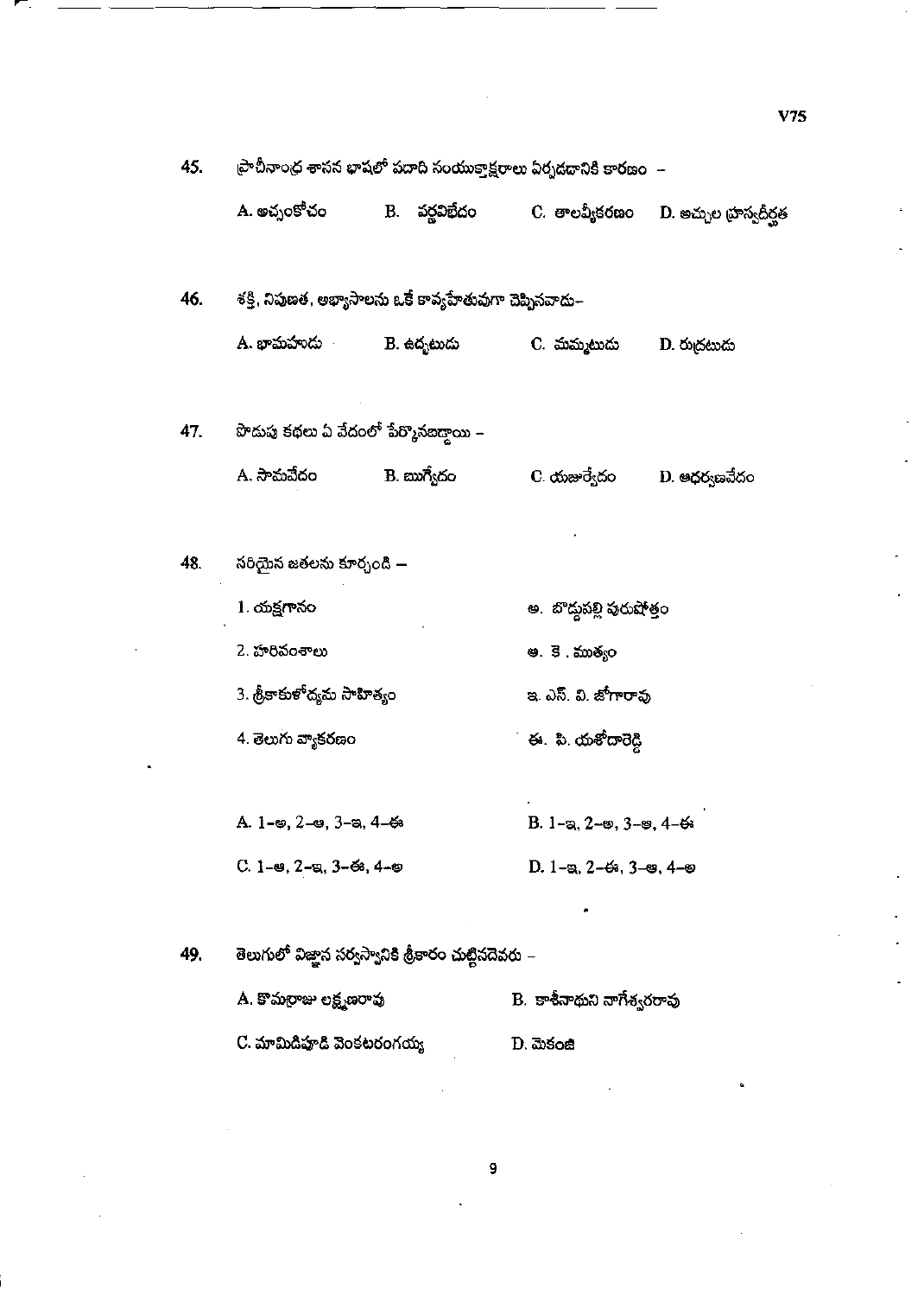$V75$ 

50. సాహిత్య విమర్శను మందనం, ఖండనం, మందనఖండనం అనే పద్ధతుల్లో వివరించిన విమర్శకుడు $\;$  –

- A. ప్రరాణం సూరిశాస్త్రి B. కాశీభట్ల బ్రహ్మయ్య శాస్త్రి
- C. వేదము వేంకటరాయ శాస్త్రి D. పోరంకి దక్షిణామూర్తి

'వండమి' లో '–అమి' ఈ అర్థంలో వచ్చింది – 51. - B. వ్యతిరేక క్వార్టకం - C. వ్యతిరేక భావార్థకం - D. చేదర్థకం A. భావార్థకం

'ఇక్మద కురిసిన వర్షం ఎక్మడి మేఘానిదో' — ఇది వీరి కవితా సంపుటి 52. A. ఘంటశాల నిర్మల B. జయబ్రభ

- D. చల్లపల్లి స్వరూపరాణి C. విమల
- "గత చరిత్ర చేసిన కుటల వద్మఫ్యాహంలో ఇష్ళటికీ ఐయట పదలేకపోతున్న అభిమన్యుడ్ని" అని 53. వాపోయిన కవి/కవయితి

A. జావేద్ C. నయ్యద్ గఫార్  $D.$  షాజహానా B. అఫ్కర్

- ఆరుద్ర 'త్వమేవాహం' లో ఈ ధోరణి ప్రముఖంగా ఉంది 54. B. ప్రతీకవాద C. అధివాస్తవిక A. హేతువాద D. నిరాశావాద
- ాబరాతం<sup>,</sup> అను పదానికి కళింగాంద్రంలో ఉన్న అర్థం 55.

| A. చదివింపులు | B. ఇనాము | C. లంచం | D. చేబదులు |
|---------------|----------|---------|------------|
|---------------|----------|---------|------------|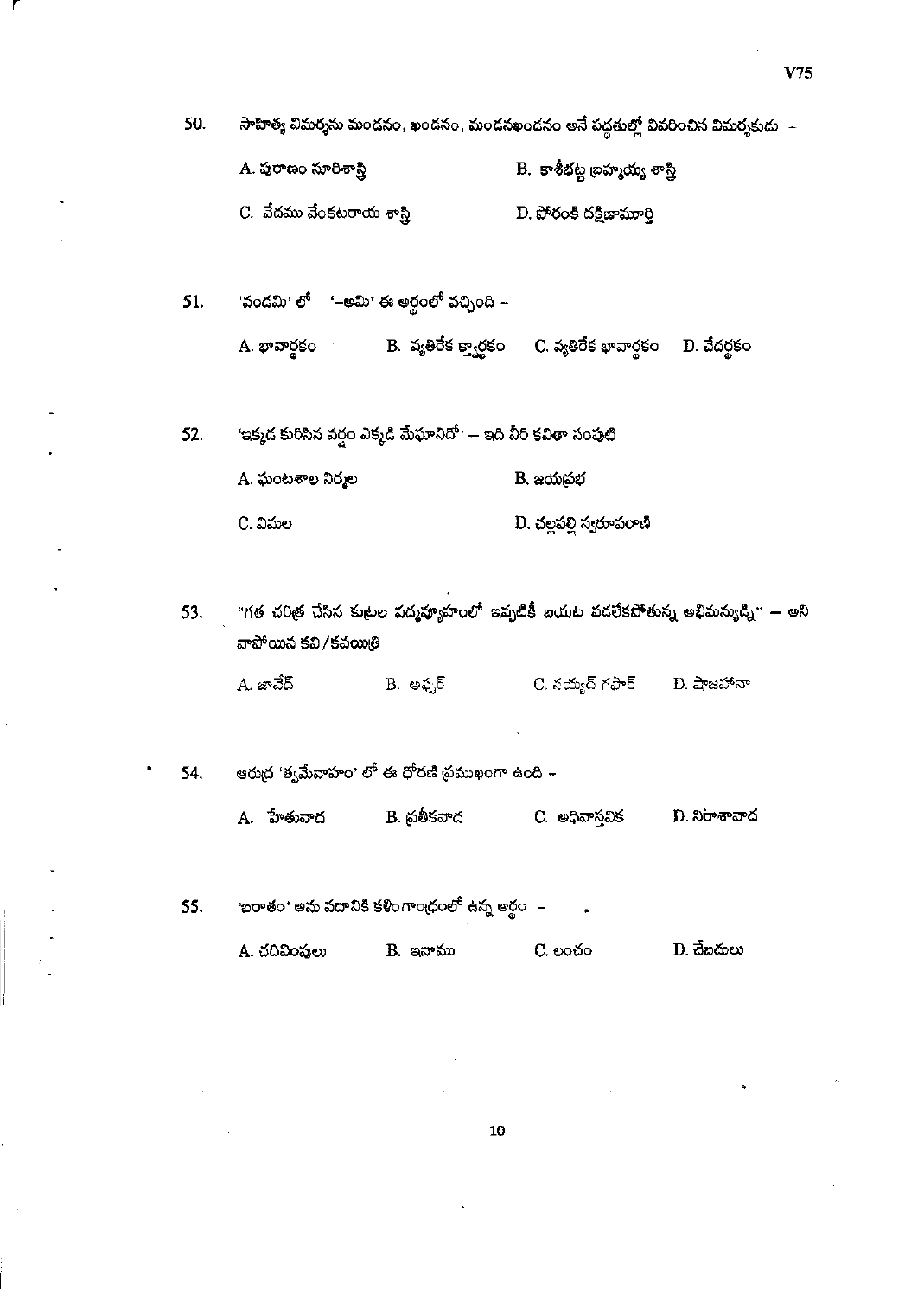C. పట్నాలు **A.** గావు  $B.$  చంద్రం D. కూరాదు దళిత సమస్యను విప్లవోద్యమ దృష్టితో చూసిన కవిత $\,$  – 57. B. చందాల చాటింపు - C. దళిత మేనిఫెస్తో A. మాదిగ మేనిఫెస్తో D. నదుస్తున్న చరిత్ర నాటకంలో ఇతివృత్తం కీలకమైన మలుపు తిరిగే సంధి $\,$  – 58. A. ముఖ D. అవమర్శ B. ప్రతిముఖ  $C.$  గర్భ $\overline{C}$ "నీలి లాలు జందా కింద ఓ చెల్లమ్మా నువ్వనేను కలవాలమ్మా"…. అన్న కవి 59. A. గద్దర్ B. గూడ అంజయ్య - C. వంగపందు D. మాస్తార్జీ 60. అనుచిత విభాగానికి ఉదాహరణాలు – A. ఎలుకలు, చిలుకలు B. అదుగులు, మెరుగులు

యాటపిల్ల గొంతును నోటితో కొరికే ప్రక్రియను ఏమంటారు –

'రంపె కోత' అనే దళిత పాటలు ప్రచురించిన కవి – 61.

C. ఏనుగులు, తాదుగులు

56.

A. నాగప్పగారి సుందరరాజు  $\parallel$  B. గోరేటి వెంకన్న  $\parallel$  C. గ్యార యాదయ్య D. మద్దూరి గౌరీశంకర్

 $D.$   $\Omega$ లుకలు, అలకలు

 $62.$ ఫిరాయించు, ఫర్మానా, ఫిర్యాదు పదాలలోని పదాది వర్గం – A. తాలవ్యోష్ణం B. దంత్యోష్ణం C. అంతస్తోష్మం D. స్పృష్తోష్మం

 ${\bf 11}$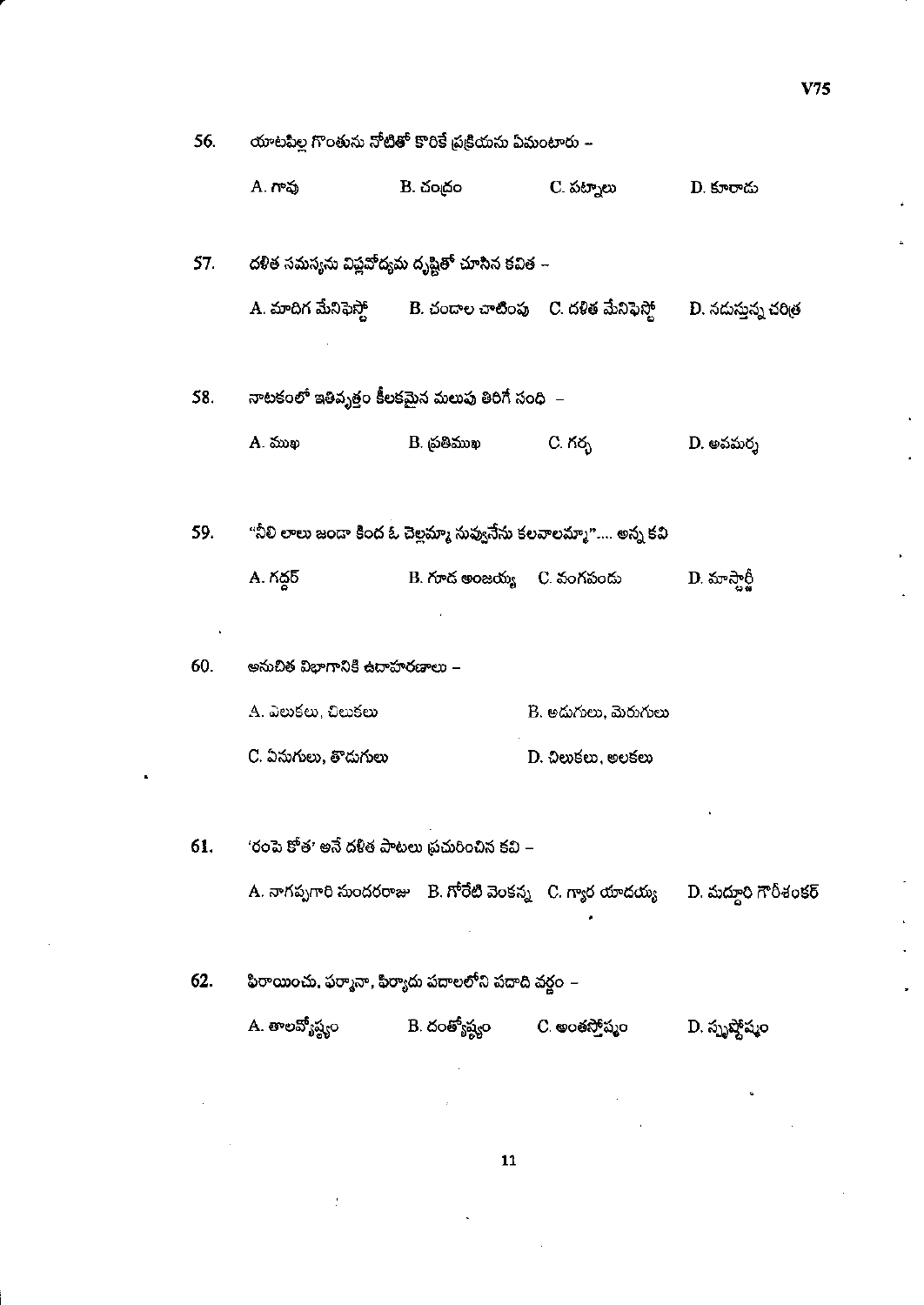| 63. | 'వాదు ఎద్దు' ఇందులో— ఉన్న వృత్తి–                          |              |                                                                          |                 |  |
|-----|------------------------------------------------------------|--------------|--------------------------------------------------------------------------|-----------------|--|
|     | A. అభిధా                                                   | B. వ్యంజనా   | C. లక్షణా                                                                | D. తాత్పర్య     |  |
| 64. | 'నీరంధ్రము' — ఇందలి ధ్వనిపరిణామము                          |              |                                                                          |                 |  |
|     | A. వర్ణలోపము                                               | B. వర్తాగమము | C. లోపదీర్ఘత                                                             | D. వ్యంజనాయామము |  |
| 65. |                                                            |              | శ్రీకృష్ణ దేవరాయలతో చదరంగమాడి మెప్పించి కొప్పోలు గ్రామాన్ని పొందిన కవి – |                 |  |
|     | A. బొద్దుచెర్ల చిన తిమ్మయ                                  |              | B. కాసె సర్వప్ప                                                          |                 |  |
|     | C. కుమార ధూర్జటి                                           |              | D. రేవణూరి వేంకటాచార్యులు                                                |                 |  |
|     |                                                            |              |                                                                          |                 |  |
| 66. | రఘునాథ నాయకుడు, గోవింద దీక్షితునితో కలిసి రచించిన గ్రంథం – |              |                                                                          |                 |  |
|     | A. సంగీత సుధ                                               |              | B. సాహిత్య సుధ                                                           |                 |  |
|     | C. భారతసుధ                                                 |              | D. రామాయణ కథాసారము                                                       |                 |  |
|     |                                                            |              |                                                                          |                 |  |
| 67. | క్రింది వానిలో పరిశోధన లక్షణాలు ప్రధానంగాగల గ్రంథం –       |              |                                                                          |                 |  |
|     | A. భల్లాణచరిత్ర                                            |              | B.లక్షణ శిరోమణి                                                          |                 |  |
|     | C. ఆంధ్రశబ్ద చింతామణి                                      |              | D. అప్పకవీయము                                                            |                 |  |
|     |                                                            |              |                                                                          |                 |  |
| 68. | షట్ ప్రత్యయాలు ఈ శాస్త్రంలో ప్రసిద్ధి–                     |              |                                                                          |                 |  |
|     | A. వ్యాకరణ                                                 | $B.$ అలంకార  | C. యోగ                                                                   | D. ఛందస్సు      |  |
|     |                                                            |              |                                                                          |                 |  |

 $\overline{z}$ 

×

 $V75$ 

 $12$ 

×

¢,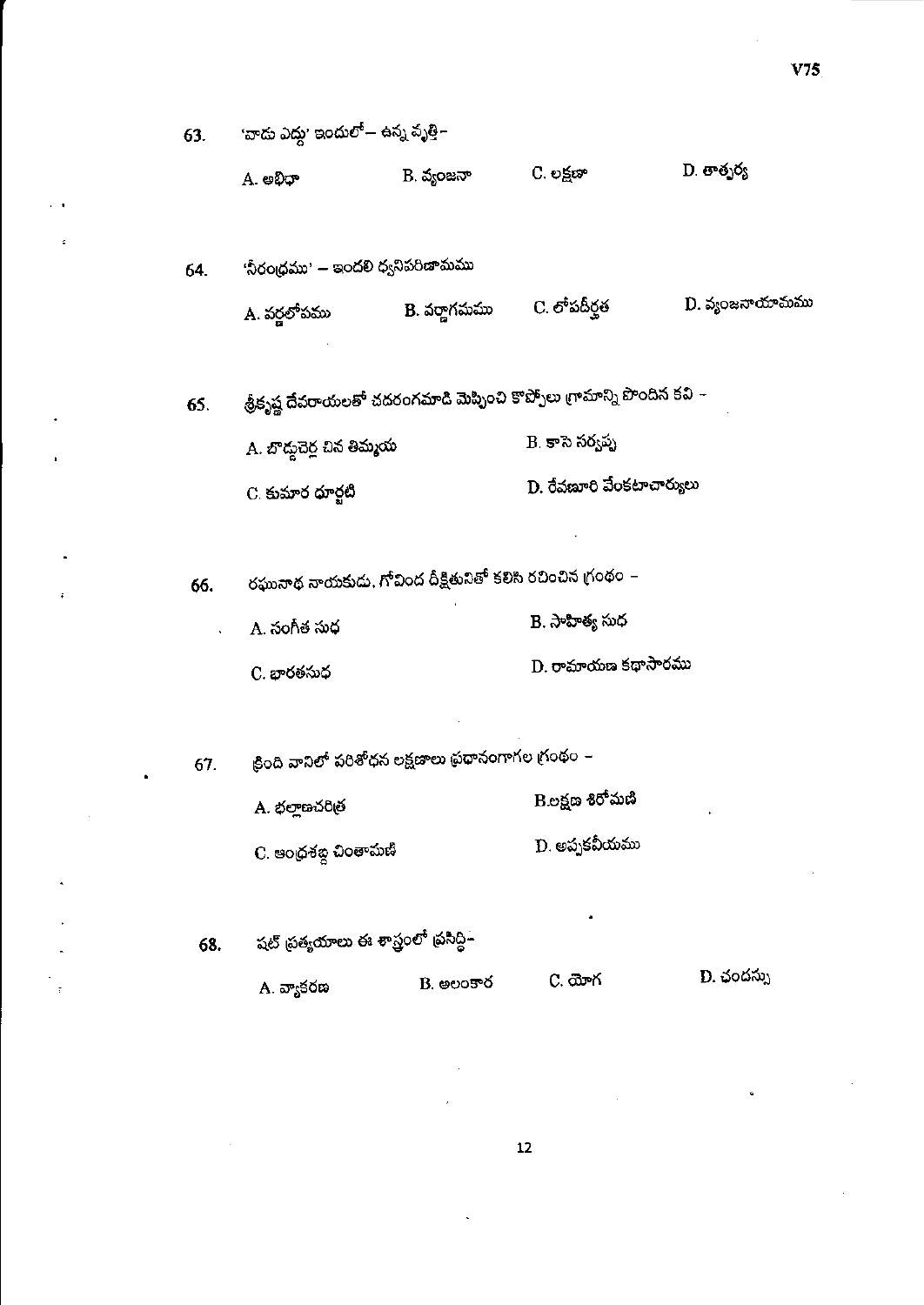69. 'జైలు లోపల' కథలు రచయిత –

| .A. వట్టికోట ఆళ్వారు స్వామి | $B$ . దాశరథి రంగాచార్య |  |
|-----------------------------|------------------------|--|
| -C. నెల్లారు ఈశ్వర స్వామి   | D. ఐలివాద కాంతారావు    |  |
|                             |                        |  |

70. 'సాలభంజిక' కథా సంపుటి రచయితి

ċ

|  | A. వి. ప్రతిమ | B. షాజహానా | C. కుప్పిలి పద్మ | D. జూపాక సుభద |
|--|---------------|------------|------------------|---------------|
|--|---------------|------------|------------------|---------------|

 $\bullet$